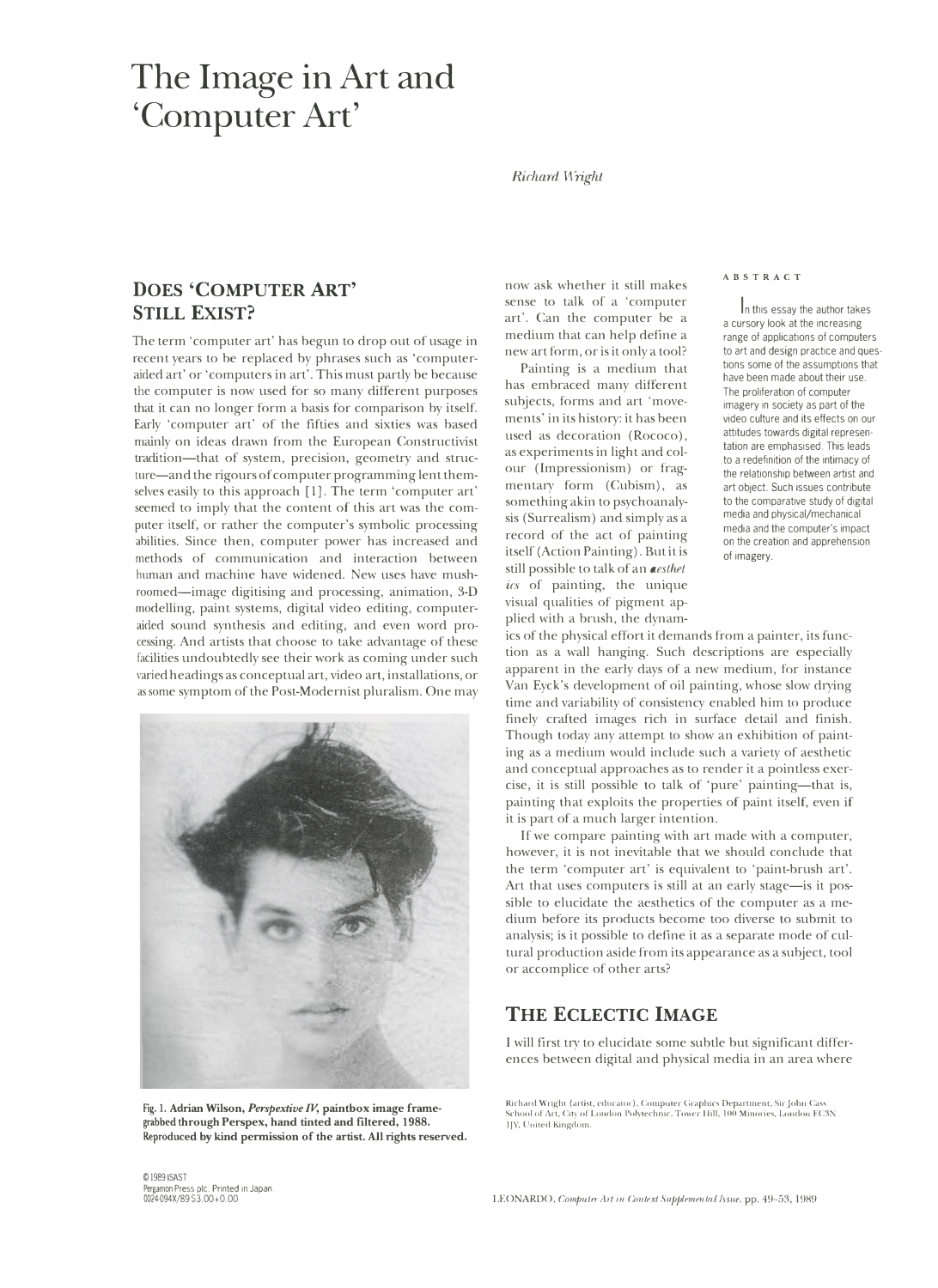

the computer is used toward apparently similar ends and exploits familiar skills-the use of electronic systems for painting and drawing. Apart from having fast graphic output in a form convenient for electronic reproduction and broadcast, the electronic paint system has the advantage of being able to sift through layers of menus to find, ready to be applied, almost all the graphic techniques one could think of. Paints, washes, delineated shapes, graduated shapes and typography can all be combined in rapid succession. Cutting and moving areas of the image, distorting, changing coulour and merging all contribute to the impression that the picture is an infinitely malleable entity.

An electronic image has a 'reproduced' quality to it-it seems to float behind the glass of the screen, seems to be unlocated at any unique point in space. The image itself is displayed on the monitor at a certain distance from the operator, emphasising its separation from the operator who labours on the touch pad and keyboard. A graphic designer does not have to wash his or her hands before beginning work on a paint system. Electronic images are *limited* by the screen but are not *on* the screen. In turn, the surface of the screen is often covered in smears, tends to accept distracting reflections from any light source in the room, and is prone to the adjustment of brightness, contrast and saturation control that we are accustomed to in our television sets. These all help **to** give any electronic image (not just images created by paint systems) a synthetic and transitory character, resulting in a loss of respect for the integrity the image would have had as a crafted ob-

**Fig. 2. Richard Wright,**  *DNA Molecule,* **digital image, 1986. Data provided by Jane Burridge, Software Technolgy, IBM UK.** 

ject [2]. This effect is greatly increased in the case of digital media by the ability to store and retrieve previous versions and stages of work in a picture.

In the same way that the final image is viewed as flexible and immaterial, the drawing and painting functions of a system are all instantly available without regard to the practical difficulties normally associated with them. The operator can be a painter, draughtsperson, or typographer as the need arises. To use an airbrush to its optimum effect, for instance, would suggest heretofore the need to call in a professional airbursh artist, but its almost casual inclusion in the menu reduces its value to that of an 'option', to be employed as and when the mood takes us. And the loss of specialised craftsmanship carries over to a loss of 'aura' in the image itself.

The eclectic approach to imagemaking engendered by the varied available functions expands to include a vast collection of pictorial raw material that can be pressed into service. Many paint systems are exploited for their image digitising and processing potential, for photo-montage and collage as well as retouching (Fig. I). A digitising camera is pointed at some area of interest in the visual world and made to take in what is confronting it. Once inside the electronic hardware, the information stored from the image is reduced to a range of digital symbols. Whether the source of the image is photographic, a thermal emission or live action, it is all converted to a single uniform represen tation. Even the terminology of the practice-'frame grabbing'-emphasises the visual world as being a storehouse of pictorial data, of 'frames',

that is ready to be plundered and consumed. The special editing abilities of digital systems-such as squash and stretch, and shrink and expand-combine with the traditional tools of cut and paste to allow a high degree of visual 'violence' to be perpetrated on the original subject. One could not imagine slicing up an authentic Van Gogh canvas, or even an expensive reproduction of one, to provide material for an experiment in collage. But when the image is inside the 'library' of the paint system, it is downgraded into visual fodder; this in turn must affect the way in which we view the original, resulting in a serious loss of signification [3].

All the materials of the paint system user, whether digitised images or pixellated brush shapes and area fills, assume the same status and can be freely mixed and matched. Individual pixels can become the constituents of nearly any observable marks, lines, tonal graduations, patterns or textures [ 4]. Each element of the image can be processed equivalently with no respect for its semantic or perhaps even for mal qualities. With all these graphical modes of expression available, the artist can become a style compositor, the author of a pluralism that is as mannered as it is evocative.

# **SYNTHETIC PHOTOGRAPHY, REALISM AND SURREALISM**

It seems as though it has always been necessary to have some branch of the plastic arts devoted to reducing our experience of the three-dimensional world to a flat surface. The short history of computer graphics has been no exception. Engineers first used computer graphics to visualise new designs, as did scientists to evaluate, interpret and conceptualise large amounts of data (Fig. 2) [5]. Although synthetic photography has been used by methodical research as well as commercial graphics, its perception depends partly on the way photographic images are regarded in general. Computer graphics takes on a function similar to that of providing photographic evidence, the image being almost identified with the subject itself. In the case of work involving the exploration of abstract mathematical structures, the computer assumes the role of an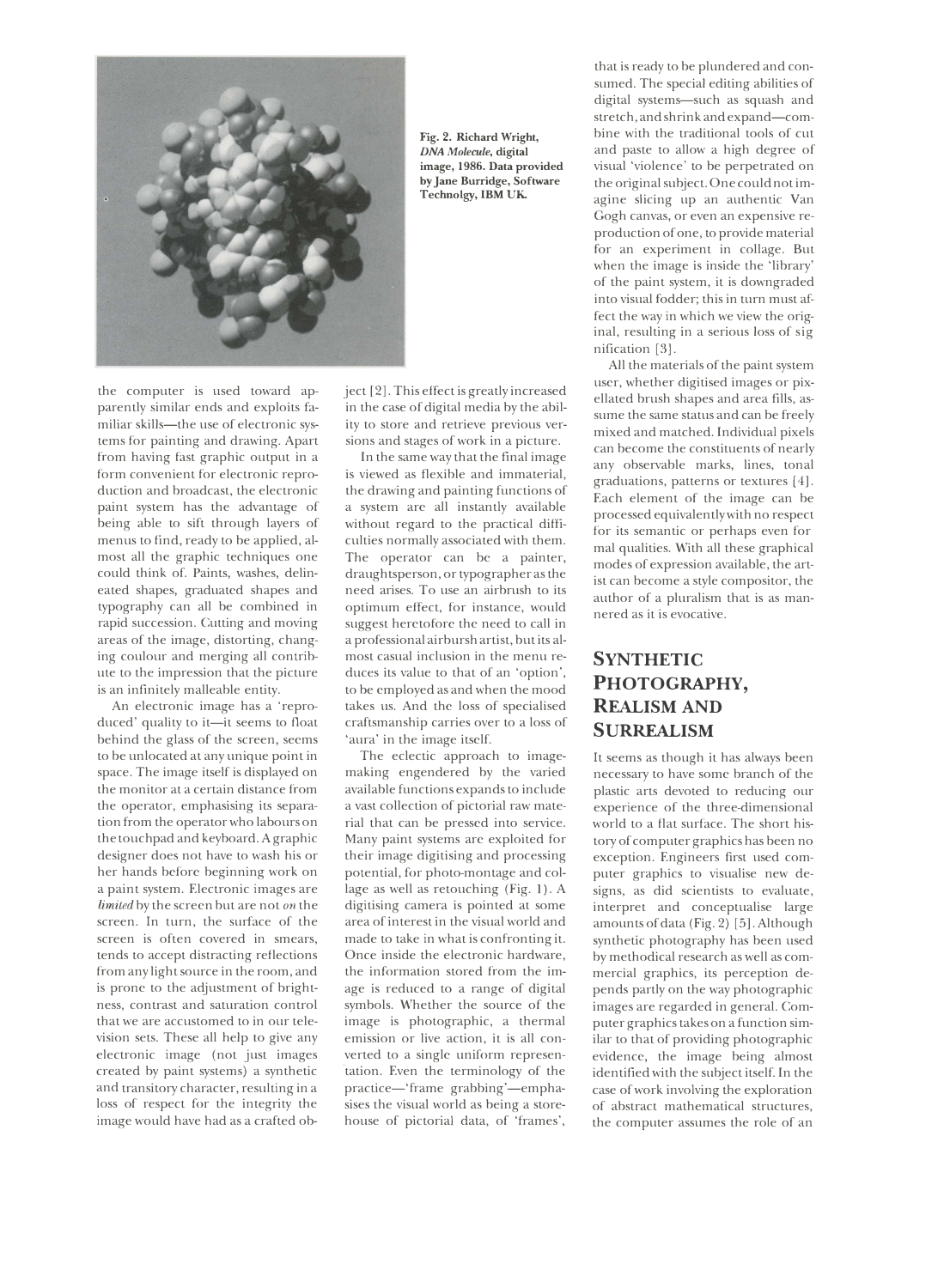'abstract camera', giving an intuitive representation of a mental object that is essentially of a different nature.

Like photographs, this kind of computer imagery can take on the status of being records of the world, but this does not mean that they are equivalent to our ordinary way of looking. If we look at the progress in image synthesis from the late seventies to the mideighties, it is quite startling how relative the perception of improvements is. During the early eighties a computer graphics 'naive' could easily be impressed by the finely highlighted and smoothly shaded geometry of colour rendered frames generated on the recently available frame-stores. Yet all this suddenly paled into insignificance once ray-tracing algorithms appeared; their clear reflective surfaces were like a new pair of spectacles to a near-sighted person-they revealed unsuspected visual delights in the surrounding world. Ordinarily, the closer one looks at an object the more sharply focused it becomes, but in a scene rendered by a computer each object can be as crisply defined as any other. One gets the impression that this kind of picture has a greater clarity than an ordinary photograph, as each object projects itself on our retina as forcibly as the next. With no depth of field or selective focusing functions our eyes can wander aimlessly over the pristine surface, unable to find any differentiated subject to catch our attention. Many pictures like this exist in the computer graphics universe. Sometimes they are a result of limitations in the software, but it is difficult to resist the feeling that the artist has tried to insist upon the superior reality of the computed image by giving all the elements in the scene an equal, idealised definition, that this is how things really look without the limitations of the human eye. It is of course a mistake to chastise the eye for failing to correspond to a mathematical model; the perception of a synthetic image is still only the beginning of an understanding rather than the acceptance of a definitive account.

Although the pursuit of realism in computer graphics was originally for the purposes of providing a more easily evaluated simulation of a computer-modelled industrial product or architectural scheme, by the early eighties synthetic photography had invaded the world of graphic design and advertising. Few fine artists have been attracted to this kind of imagery, however-not even those remnants of seventies hyper-realism who were more concerned with reproducing and editing rather than creating. Three-dimensional image synthesis simply did not seem to present or solve any artistic problems.

The perception of computer imagery by the design companies that provide the briefs that the production houses work to (as well as the perception of other artists who have avoided involvement with such techniques) is that this imagery is one of faultless presentation, accuracy, and a commitment to the myth of self-justifying technological progress. The objects in a computer-generated picture are crisply delineated, one *trusts* these images and feels sure one 'knows'—has knowledge of what one is looking at, even though one might not actually recognise what it is. It is not naturalism that these images seek, nor is it what architectural simulations might aim for. What they seek is a kind of'realism' of an ideal sort, a realism that tries to describe the world with an insistent, even authoritarian, accuracy that is overwhelming. It is as though the corporate power of the media had joined up with the methodological

rigour of the mathematicians and scientists to create some final, definitive and coercive depiction of the visual world [6].

The Japanese artist Yoichiro Kawaguichi is one of the artists who tries to use this power of synthetic photography, in a manner reminiscent of the *trompe l'oeil* style of Surrealism, to make vivid fantasy creations that compete with more familiar images of everyday scenes [7]. Another Surrealist technique, that of juxtaposing domestic objects in unfamiliar combinations and situations to release unsuspected associations, has become a stylistic theme of computer graphics (though often it is little more than a license for various forms of gimmickry).

Although as a graphic tool it was further developed for different purposes by other Surrealists such as Tanguy and Magritte [8], photo-Surrealism was first introduced by Salvador Dali when he joined the Surrealist movement in 1929. For Dali it was important as a way of realising the obsessive quality of his dreams and fantasies in a vivid and concrete way, of making them as 'real' as possible. It is this ability to create convincing



**Fig. 3. Mike King,** *Dock 1,* **digital image, 1988. Modelling software: SCULPTOR, Mike King, City of London Polytechnic. Rendered by Ian Currington, Amazing Array Productions. Reproduced by kind permission of the artist. All rights. reserved.**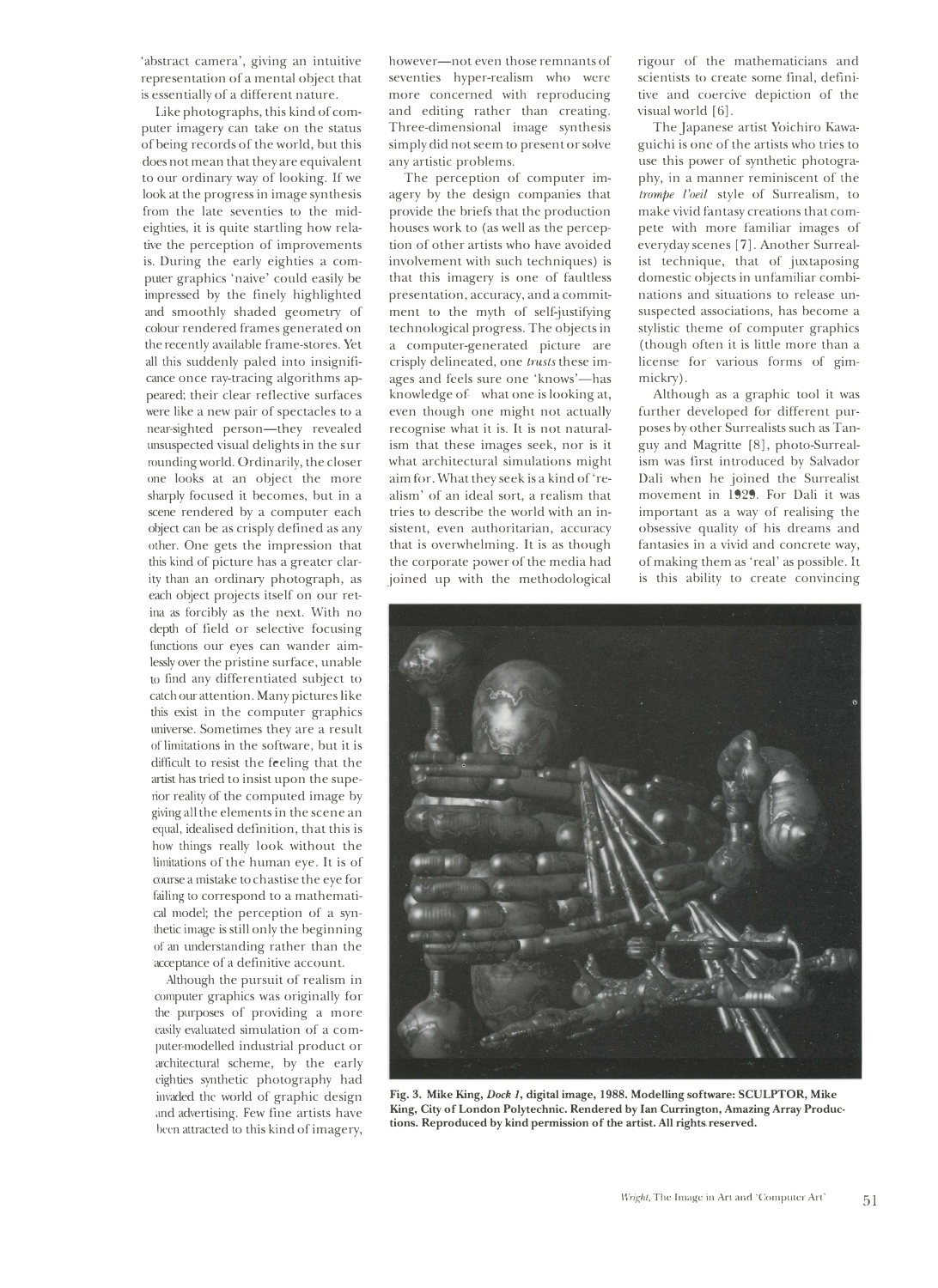depictions of objects and scenes that computer graphics has sometimes been exploited for; it lends credence to the bizarre-seeing is believing. But an intrusion of the imagination into commonplace imagery was not the only aim of the Surrealists.

Surrealism was also a heavily political movement; it actively sought social reform and even upheaval and was intent on using art as a weapon. The Surrealists desired to break down art practice as an elitist activity by developing new techniques which would 'democratise' it. Artists like Miro, Masson and Matta tried to relinquish as much conscious control over their painting techniques as possible, aiming for a trancelike state of extreme physic sensitivity, in which it was hoped that the hand of the artist would be able to record instantly each random, irrational urge of the subconscious, the source of all creativity, without the ego intervening to censor the process. This technique was called 'automatism', or automatic painting. The point was that a method like this did not rely on mastering skills that could only be acquired by spending years at the traditional institutions; thus the average person would no longer need to feel excluded by the world of art. In the libertarian Surrealist world everyone could be an artist. The 'democratic' methods of the Surrealists were mostly dependent on their *physicality*—to be an automatist artist one needed only a piece of paper and a pencil; no training or preparation was required. Most importantly, it was an essentially organic process; the marking of the pencil on the paper was the result of unconscious spasms being transmitted directly through the physical body of the artist itself.

The contrast of this latter Surrealist practice with computer-graphics techniques is obvious and illuminating. Not only can the process of modelling and rendering be arduous and demanding, both in terms of the mental effort and the basic knowledge required, but the expensive hardware may, apart from its forbidding aura of technological insensitivity, be unaffordable.

Still, the hope of some writers on computers in art was that the boom in home-computing during the seventies would democratise art by transferring the burden of skills from the manual dexterity of the painter to the cerebral skills of the programmer and general computer user [9]. But it is naive to think that programming is an ability

any less daunting than painting, and the arrival of the user-friendly, menu driven systems of the eighties has led to less rather than more intimacy between the computer user and the medium. Only by teaching formal computer language skills at the same time as basic reading and writing might we avoid this new form of illiteracy and create a new generation of informed and critical users.

# **THE CREATIVE PROCESS IN SYMBOLIC SPACE**

The idea that computer graphics can give an accurate visual interpretation of a3-D computer model has given rise to the notion of 'computer sculpture' or 'sculpture simulation' (Fig. 3). Instead of using naturalistically shaded study drawings of projected sculptures, some artists now use graphics systems to help them visualise the final result. Some sculptors have been so impressed by the power of this approach that they simply leave their 'sculpture' in digital form and do not bother to build it. This of course means that they are now working in a different medium. It is not true that all the sculptor has to do is to express his or her concept in digital form, which can then be rendered physically: artists do not conceive of their work in its entirety before setting pencil to paper. The process of visualisation, whether on computer or with traditional tools, is also a process of further conceptualisation and development. Sculpture is, after all, a visual and tactile art form, not a cerebral one. Because of this the method of visualisation that the artist chooses will also determine the creative process: it will always control the kind of work produced.

It is widely considered that future computergraphics modelling tools will be so modified-to increase the ease of interaction, flexibility and precision and in general widen the whole domain of accessible forms-that their limitations will be the exception rather than the rule. But even then there will be subtle effects on the working practices of artists or designers that may not be appreciated immediately. These effects are due to the digital nature of the information stored in a computer, the symbolic form ofall its constructs f r eed from the constraints of any physical manifestation, and its infinite reproducibility and storability as utilised by a creative process. One of the main advantages of computer-aided engineering (CAE) systems is that any rough 'sketch' or provisional draft can be analysed and a considerable amount of detailed information can be determined (information such as dimensions, weight, cost, compatibility with other components). Many alternative designs can be generated quickly, stored in the computer's memory and then compared to each other. The designer can-apparently-explore *alternatives*  more efficiently, testing and perhaps perfecting the final answer to the problem in a sympathetic environment. This kind of activity has sometimes implied that designers are progressing in an orderly fashion towards a unique solution to their brief, that designing consists in searching for a 'solution space' for the correct answer. Yet it has been pointed out that this is a misleading view of the way designers work. It does not make sense to discuss the process of designing in terms of its final outcome [ 10]; designs are invented rather than discovered, and there can be many different solutions to the same problem.

Artists do not see themselves any more than designers as being presented with a problem that they then proceed to 'solve'. But much more importantly, where designers essentially communicate ideas, artists are concerned with generating meaning, with revealing the nature of their medium and their relationship to it. This is quite crucial when considering the effects of the computer on each of their working methods. A designer still tends to work *towmds* something, however dimly perceived, while an artist works *out from* something. Many artists today have a preference for computer-'aided' art in terms of its helping them to 'try out' different variations, to explore alternative compositions and their 'effect'. This is in contrast to the aims of the Systems artists who like to fully work out and display a whole group of combinations and permutations for their own sake (a kind of symbolic action painting). These artists carefully store each stage of their work ready for instant recall should something 'go wrong' with the current process they are applying. But in what sense can a work of art 'go wrong'? Apart from the trivial case in which one might knock a pot of paint over